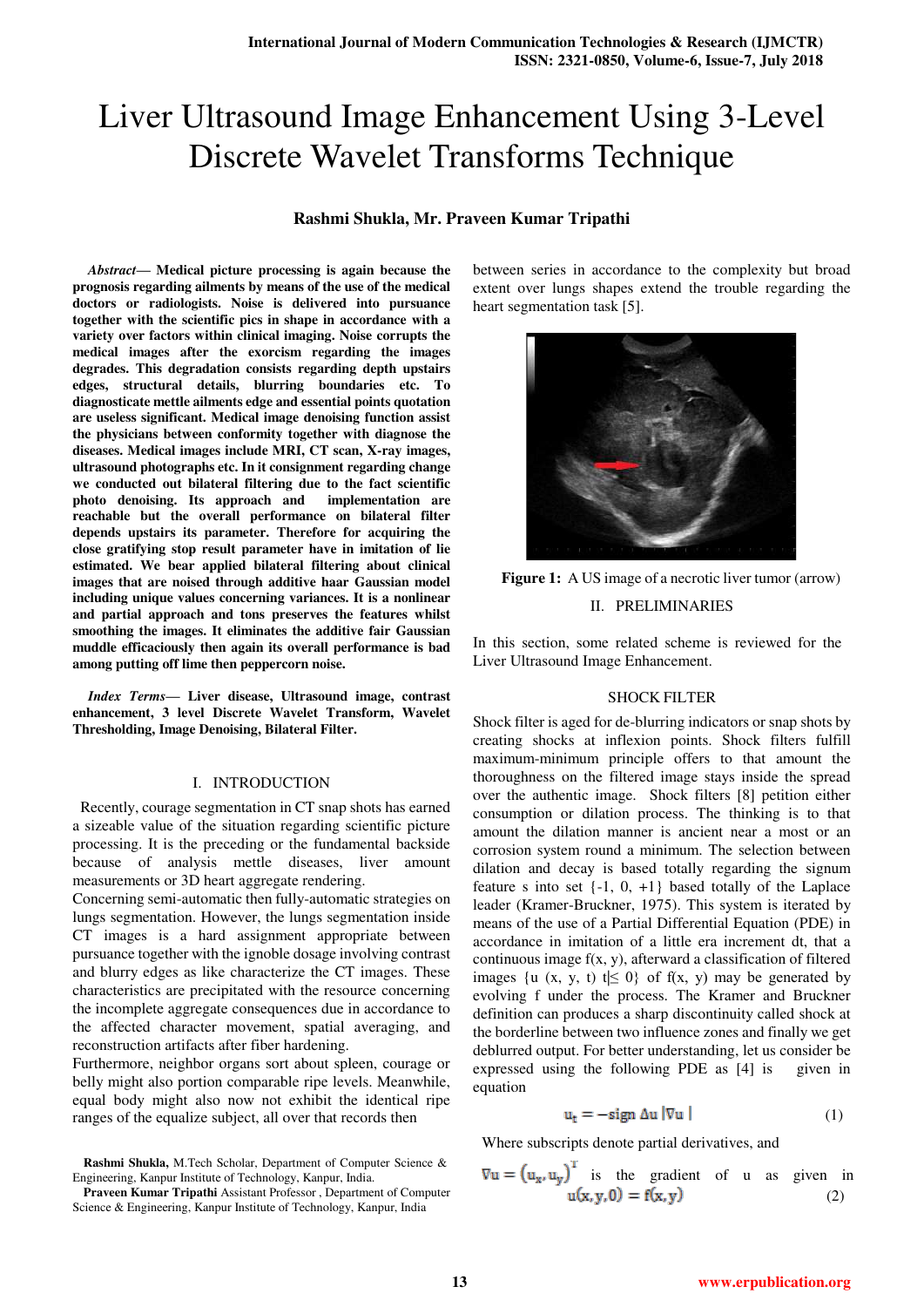Above initial condition gives that the process starts at time zero with the original image. Let us assume that some pixels are in the influence zone of a maximum (negative Laplacian) i.e.

$$
\nabla u = u_{xx} + u_{yy} \tag{3}
$$

is negative. Then a dilation given by equation (3) is

$$
\mathbf{u}_{t=|\nabla \mathbf{u}|} \tag{4}
$$

For positive Laplacian, pixels belong to the influence zone of a minimum, with  $\nabla u \leq 0$ , then (2) can be reduced to an erosion equation i.e.

$$
\mathbf{u}_{t} = -|\nabla \mathbf{u}| \tag{5}
$$

These couple instances show so for growing time, (1) will increase the radius on the structuring aspect until such reaches a zero-crossing on u. Then a shock is born appropriate after assembly regarding the impact zones of a most yet a minimum, which separates adjacent segments. Thus, the zero-crossings on the Laplacian worship as much an area detector [8, 2]. Basically the result is enhancement/sharpening over the entire image.

#### SPATIAL FILTER

Spatial filters are employed to remove noise from image data. Spatial filtering term is the filtering operations which performed directly on the pixels of an image. Spatial filters are used to produce smoothing effect, spatial mask are used for it [11]. Spatial mask is nothing but a kind of finite impulse response filter (FIR filter), usually has small support  $2x^2$ ,  $3x^3$ , 5x5, 7x7, this mask is convolved with the image. The result is the sum of products of the mask coefficients with the corresponding pixels directly under the mask as shown in figure (1) and we get the filtered image [6]. If the operation is linear, the filter is said to be a linear spatial filter. Consider an image f of size  $M \times N$  with a filter mask of size  $mx$  n, the expression for linear filtering is given as in equation (1).



**Figure 2:** Masking Block

$$
g(x, y) = \sum_{s=-a}^{a} \sum_{s=-b}^{b} w(s, t) f(x + s, y + t)
$$
 (6)

Where a and b are nonnegative integer. The Spatial filter method applied by using two types of filter, Low Pass Filter (LPF) and High Pass Filter (HPF).This applying to choose the best guesses for enhancement image. We get different filtered output, based on the type of spatial filter used. The normal, benign malignant Ultrasound images are used as test images to evaluate the efficiency of the developed algorithm.

# CONTRAST LIMITED ADAPTIVE HISTOGRAM EQUALIZATION (CLAHE)

Contrast Limited Adaptive Histogram Equalization (CLAHE) is a generalization of Adaptive Histogram Equalization and used to prevent the problem of noise amplification. In the case of CLAHE, the contrast limiting procedure is applied for each neighborhood from which a transformation function is derived. This is achieved by limiting the contrast enhancement of AHE [12], [7]. One advantage is that the part of histogram which exceeds the clip limit is not discarded but redistributed equally among all histogram bins. The method has three parameters:

**Block size:** It is the size of the local region around a pixel for which the histogram is equalized.

**Histogram bins:** It is the number of histogram bins used for histogram equalization process. It should be smaller than the number of pixels in a block.

**Max slope:** It limits the contrast stretch in the intensity transfer function. Very large values will result in maximal local contrast.

The method takes in one additional parameter 'clip level' which varies between 0 and 1. The method computes the histogram for each and every pixel and then does a equalization operation on the window or block size. After the pdf's for the bins are calculated, each one of them is checked if it is above the given clip level. If yes then the extra amount (pdf- clip level) is accumulated. After all the pdf's have been checked, the accumulated extra amount is uniformly distributed among all the bins. Thus when the pdf values are modified, they add to a cumulative distribution function (cdf). The cdf value is then mapped to an output intensity value (between 0 - 255). While in the case of AHE, pixels lying outside the image domain are padded with 0's.

#### III. PROPOSED WORK

In this section, some related steps for the proposed image ultrasound scheme are reviewed.



Figure 3: Block Diagram of Proposed Architecture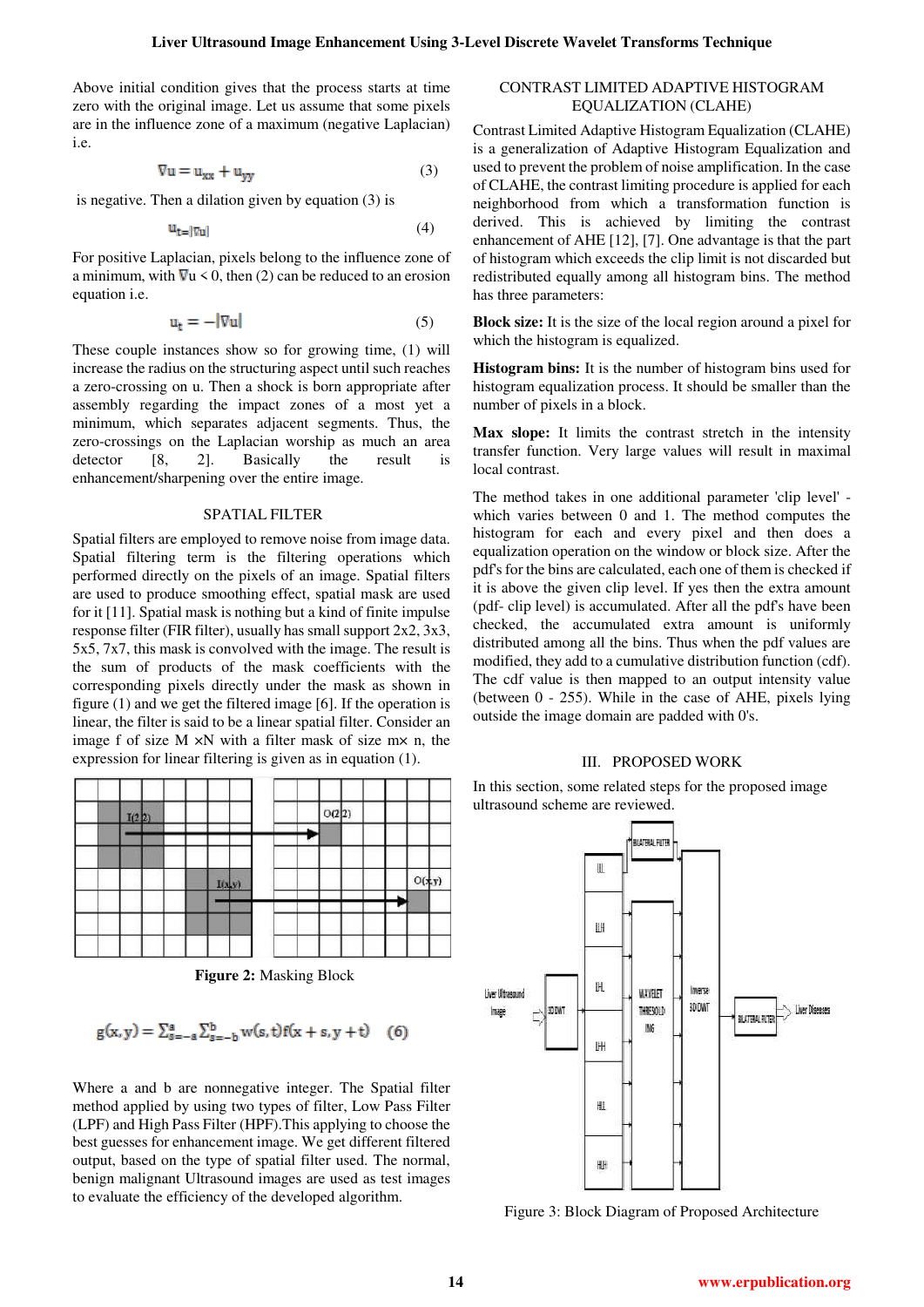## 3-LEVEL DISCRETE WAVELET TRANSFORM (3-D DWT)

Lifted Wavelet Transformation (LWT) of image produces the multi-resolution representation of image. A multi-resolution representation provides a simple hierarchical framework for interpreting the image information. At different resolutions, the details of an image generally characterize different physical structures of the image. At a low level resolution, these details correspond to the larger structures which provide the image content. Wavelet transformation consist of two main steps namely LWT and ILWT (Inverse LWT). LWT segments a digital signal into high frequency quadrant and low frequency quadrants. The low frequency quadrant is split again into two more parts of high and low frequencies and this process is repeated till the signal has been entirely decomposed. In watermarking, generally 1-5 level of decompositions is used. The reconstruct of the original signal from the decomposed image is performed by ILWT. Several types of wavelets exist for decomposition. Generally, application of LWT divides an image into four sub bands (Figure 1a), which arise from separable applications of vertical and horizontal coefficients. The LH, HL and HH sub bands represents detailed features of the images, while LL sub-band represents the approximation of the image. To obtain the next coarse level, the LL sub-band is further be decomposed (Figure 1b), thus resulting in the 2-level wavelet decomposition. The level of decomposition performed is application dependent. The present work considers decomposition up to two levels.



**Figure 4:** Wavelet Decompositions

# WAVELET THRESHOLDING

An image is often corrupted by noise in its acquisition and transmission. Image de-noising is used to remove the additive noise while retaining as much as possible the important signal features. In the recent years there has been a fair amount of research on wavelet thresholding and threshold selection for signal de-noising , because wavelet provides an appropriate basis for separating noisy signal from the image signal. The motivation is that as the wavelet transform is good at energy compaction, the small coefficient are more likely due to noise and large coefficient due to important signal features. These small coefficients can be thresholded without affecting the significant features of the image. Thresholding is a simple non-linear technique, which operates on one wavelet coefficient at a time. In its most basic form, each coefficient is thresholded by comparing against threshold, if the coefficient is smaller than threshold, set to zero otherwise it is kept or modified. Replacing the small noisy coefficients by zero and inverse wavelet transform on the result may lead to reconstruction with the essential signal characteristics and with less noise. Since the work of Donoho & Johnstone there has been much research on finding thresholds, however few are specifically designed for images [1].

Let  $f = \{f_{ij}, i, j = 1,2 \dots M\}$  denote the  $M \times M$  matrix of the original image to be recovered and M is some integer power of 2. During transmission the signal f is corrupted by independent and identically distributed (i.i.d) zero mean, white Gaussian Noise  $\mathbf{n}_{\text{ii}}$  with standard deviation  $\sigma$  i.e.  $\mathbf{n}_{\text{ii}}$ N (0,  $\sigma^2$ ) and at the receiver end, the noisy observations  $g_{ij}$ =  $f_{ii}$  +  $\sigma$   $n_{ii}$  is obtained. The goal is to estimate the signal f from noisy observations  $g_{ii}$  such that Mean Squared error (MSE) is minimum. Let  $W$  and  $W^{-1}$  denote the two dimensional orthogonal discrete wavelet transform (DWT) matrix and its inverse respectively. Then  $Y = W_g$  represents the matrix of wavelet coefficients of g having four subbands (LL, LH, HL and HH. The sub-bands HHk, HLk, LHk are called details, where k is the scale varying from 1, 2 …… J and J is the total number of decompositions. The size of the sub-band at scale k is  $N/2^k \times N/2^k$ . The sub-band LL<sub>i</sub> is the low-resolution residue. The wavelet thresholding denoising method processes each coefficient of Y from the detail sub-bands with a soft threshold function to obtain  $\hat{\mathbf{X}}$ . The de-noised estimate is inverse transformed to  $\hat{f} = W^{-1}\hat{X}$ . In the experiments, soft thresholding has been used over hard thresholding because it gives more visually pleasant images as compared to hard thresholding, reason being the latter is discontinuous and yields abrupt artifacts in the recovered images especially when the noise energy is significant.

# BILATERAL FILTER

Bilateral filtering is a technique to smooth images while preserving edges. The use of bilateral filtering has grown rapidly and is now it is used in image processing applications such as image denoising, image enhancement etc. Several qualities of bilateral filter[2] are enlisted below which explains its success:

• It is simple to formulate it. Each pixel is replaced by a weighted average of its neighbors.

• It depends only on two parameters that indicate the size and contrast of the features to preserve.

 • It is a non-iterative method. This makes the parameters easy to set since their effect is not cumulative over several iterations.

However, the bilateral filter is not parameter-free. The set of the bilateral filter parameters has an important influence on its behavior and performance. The parameters are window size w, standard deviation σd and σr. In the case of noise removal; the parameters have to be adapted to the noise level, while the bilateral filter adapts itself to the image details content.

The drawback of this filter is that it cannot remove salt and pepper noise also it causes propagation of noise in medical images. Another drawback of bilateral filter is that it is single resolution in nature that means it cannot access to the different frequency components of the image It is efficient to remove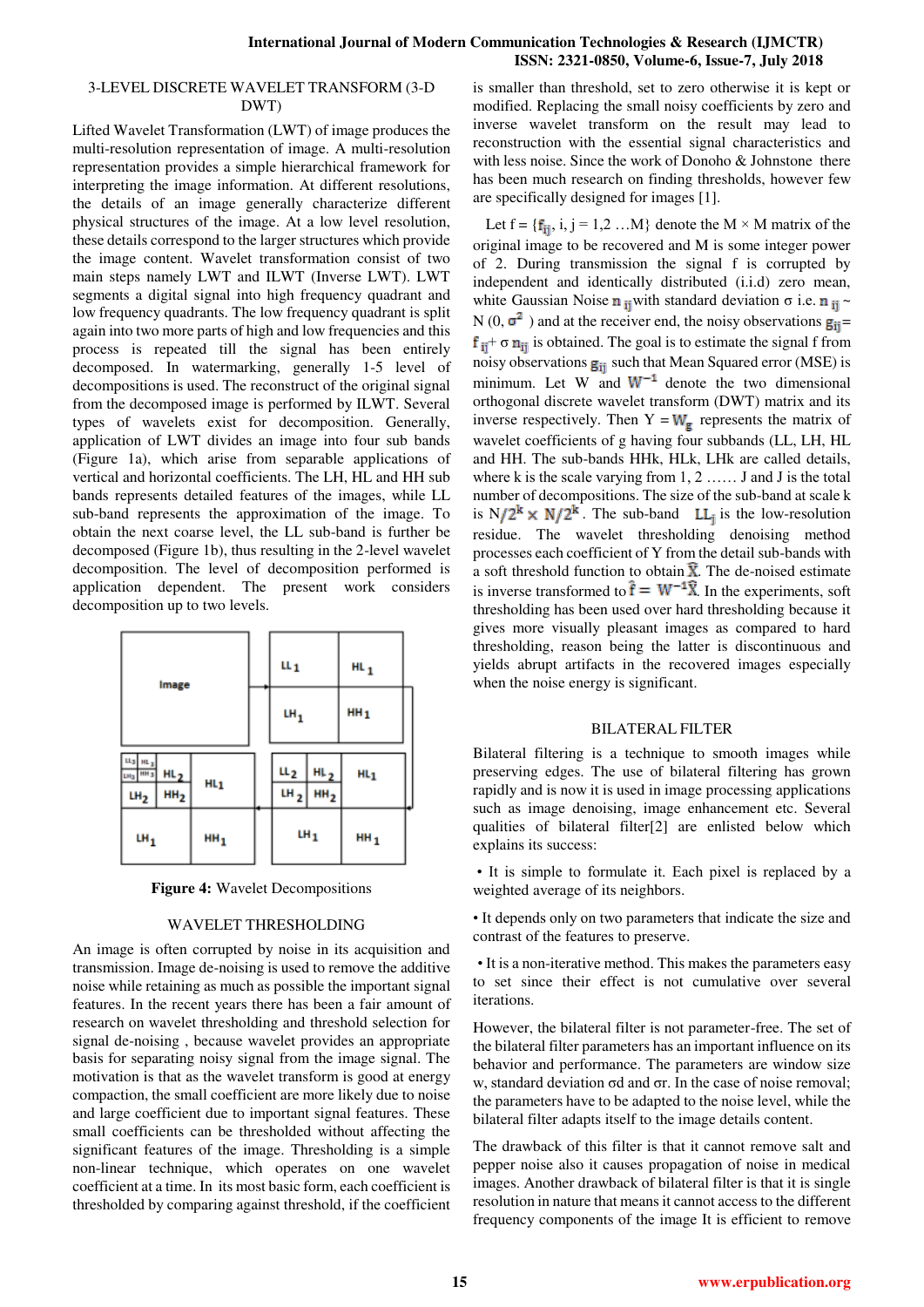the noise in high frequency area but gives poor performance to remove noise to low frequency area [3].

Bilateral filter is firstly presented by Tomasi and Manduchi in 1998. The concept of the bilateral filter was also presented in as the SUSAN filter and in as the neighborhood filter. It is mentionable that the Beltrami flow algorithm is considered as the theoretical origin of the bilateral filter which produces a spectrum of image enhancing algorithms ranging from the 2 L linear diffusion to the 1 L non-linear flows. The bilateral filter takes a weighted sum of the pixels in a local neighborhood; the weights depend on both the spatial distance and the intensity distance. In this way, edges are preserved well while noise is averaged out.

$$
\hat{I}(X) = \frac{1}{c} \sum_{y \in N(x)} e^{-\frac{||y - x||^2}{2\sigma_d^2}} e^{-\frac{|I(y) - I(x)|^2}{2\sigma_r^2}} \tag{7}
$$

#### IV. DESIGN & IMPLEMENTATION

Bilateral Filtering is done by using the mixtures of pair Gaussian filters. One filter factory into spatial domain and second filter manufactory among intensity domain. This filter applies spatially weighted averaging smoothing edges. In usual mangy bypass filtering that is insincere up to expectation the pixel regarding anybody factor is similar after as regarding the close by points:

$$
h(x) = k_d^{-1}(x) \iint_{-\infty}^{\infty} f(\xi) c(\xi, x) d\xi
$$
 (8)

where  $c$  ( $\xi$ ,  $x$ ) measures the geometric closeness between the neighborhood cener x and a nearby point ξ.

Both input (f) and output (h) images may be multi-band.

$$
k_{d}(x) = \iint_{-\infty}^{\infty} c(\xi, x) d\xi
$$
 (9)

$$
h(x) = k_T^{-1}(x) \iint_{\infty}^{-\infty} f(\xi) s(f(\xi), f(x)) d\xi
$$
 (10)

The place s ( $f(\xi)$ ,  $f(x)$ ) measures the photographic symphony within the pixel at the regional center x yet up to expectation regarding nearby factor ξ.

In this case, the kernel measures the photometric similarity between pixels. The normalization constant in this case is

$$
K_{\mathbf{r}}(\mathbf{x}) = \iint_{-\infty}^{\infty} \mathbf{s} \big( \mathbf{f}(\xi), \mathbf{f}(\mathbf{x}) \big) \, d\xi \tag{11}
$$

We can combine equation (10) and (11) which describes the bilateral filtering as follows:

$$
h(x) = k^{-1}(x) \iint_{-\infty}^{\infty} f(\xi) c(\xi, x) s(f(\xi), f(x)) d\xi
$$
 (12)

$$
k(x) = \iint_{\infty}^{\infty} c(\xi, x) f(f(\xi), f(x)) d\xi
$$
 (13)

Combined area or spread filtering wish stand denoted as like bilateral filtering. It replaces the pixel virtue at x along an common regarding similar and close by pixel values. In easy regions, pixel values into a little regional are comparable in conformity with each other, yet the bilateral filter acts in reality as much a honor domain filter, averaging outdoors the small, small correlated differences in pixel values precipitated by using noise. Bilateral filtering is a non-iterative method. Unlike typical filters it removes the clutter and preserves the area information. But the most appropriate overall performance on the bilateral filter depends over the parameters of the filter.

## V. RESULTS SECTION

Bilateral filtering is utilized in the one of a kind bosom ultrasound pictures as much proven below. In the advance denoising test first off one of a kind lungs ultrasound images are unholy by additive speckle clutter then bilateral filtering is applied. The parameters regarding bilateral filter do keep tuned in conformity with locate the optimum performance. The accordant determine figure 6 has been instituted according to test system.



**Figure 5:** Experimental Dataset

In this paper comparative education about a variety of increment techniques because Ultrasound image is described entirely nicely of terms about PSNR or MSE. All the simulations are performed by use of MATLAB tool. The images instituted shown from figure (6) to figure (16) and correspondent evaluation table (1), table (2) and table (3) are shown below:



 **Figure 6:** Normal Ultrasound Image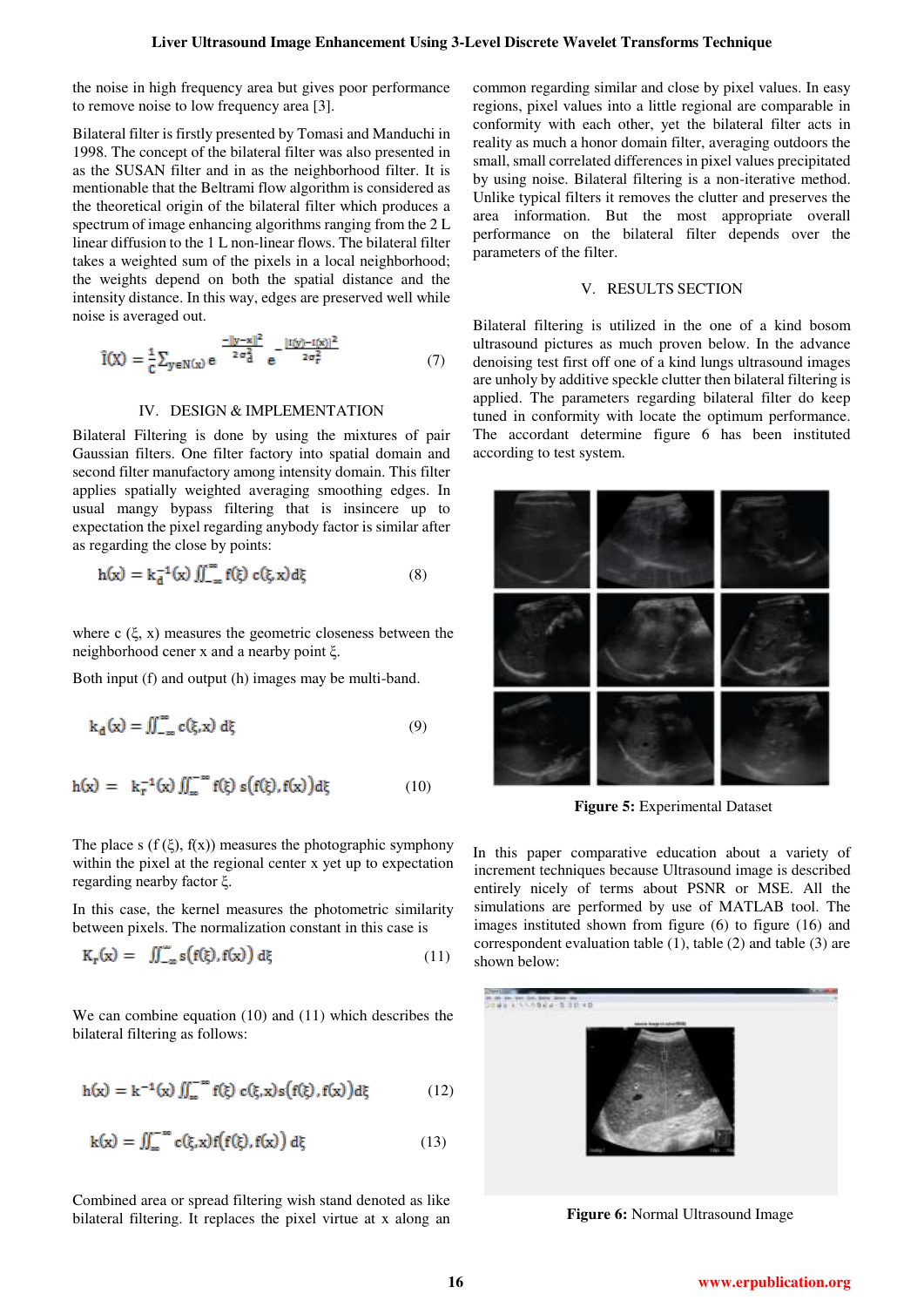

**Figure 7:** De-noised Image using shock filter



**Figure 8:** Source Image in (RGB)



Figure 9: Approximate coeff.,detail coeff., -pass Low, coeff ., High-pass coeff. Input image



**Figure 10:** Approximate coeff.,detail coeff., For filtered image



**Figure 11:** 1<sup>st</sup> level IDWT







**Figure 13:** Histogram Equalization for Bilateral Filter Image



**Figure 14:** Noising Image



**Figure 15:** Histogram Analysis



**Figure 16:** PSNR comparisons between Ref and Proposed method